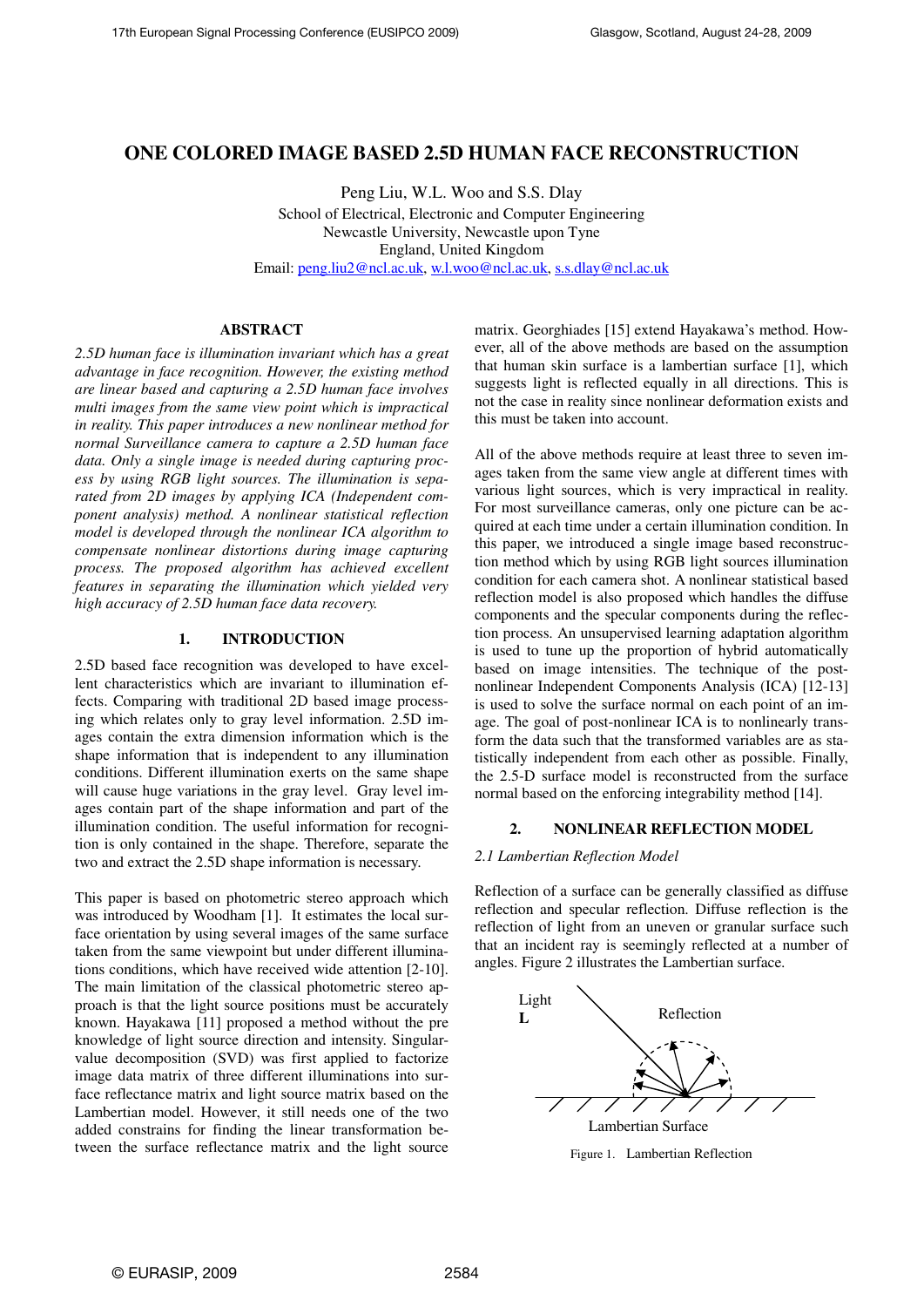Lambertian reflection is calculated by taking the dot product of the surface's normalized normal vector and a normalized vector pointing from the surface to the light source, this can be expressed as follow

$$
\mathbf{R}(\mathbf{n}(x, y), \alpha(x, y), \mathbf{s}) = \mathbf{L}\alpha(x, y)\mathbf{s}^{\mathrm{T}}\mathbf{n}(x, y), \forall x, y \in \mathbf{D}
$$
 (1)

In (1), **R** (.) denotes the diffuse component intensity,  $\mathbf{n}(x, y)$ is  $a \, 3 \times 1$  unit vector indicating the surface normal direction  $\alpha$  (x, y) is the diffuse Albedo on position (x, y) of a surface, **s** is a  $3 \times 1$  vector indicating the light source direction and L is the light strength. However, in reality, the reflection is actually a nonlinear combination of diffuse reflection and specular reflection.

## *2.2 Nonlinear Model*

The nonlinear model in this paper is Non-Lambertian Model which is illustrated by the following equation:

$$
\mathbf{R}_{nonlinear}(\mathbf{n}(x, y), \sigma(x, y), \gamma(x, y))
$$
  
= L ·  $\gamma(x, y)$  · Lap((cos<sup>-1</sup>( $\mathbf{a}^T \cdot \mathbf{n}(x, y)$ ),  $\theta$ ) (2)

In this equation,  $\mathbf{R}_{nonlinear}$  denotes the nonlinear reflectance intensity,  $\bf{a}$  is a  $3 \times 1$  vector which represents the normalised bisector of the light and view direction.  $n(x, y)$  is the surface normal of the target 3D objects. L is the light strength and  $\gamma(x, y)$  is the composite Albedo (the reflection rate) on position (x, y) and Lap indicated the Laplacian distribution. And θ is the parameter of Laplacian pdf, by adjusting which provide relative post nonlinear approximation of the pixel wise reflection.

## **3. POST NONLINEAR ICA ESTIMATION**

Equation (2) can be understood as a linear mixing process embedded inside a nonlinear function. The linear step can be formulated as:

$$
\mathbf{m}(x, y) = \mathbf{a}^{T} \cdot \mathbf{n}(x, y)
$$
 (3)

Equation (3) gives the linear part which is simply the surface normal  $\mathbf{n}(x, y)$  mixed linearly with vector  $\mathbf{a}^T$ . For three images input, this mixing relationship can be denoted as:

$$
\mathbf{m} = \mathbf{A} \cdot \mathbf{n} \tag{4}
$$

The mixing matrix **A** linearly mixed surface normal vectors into a new linear combination. This is the reason why ICA is employed to separate the linear mixing problem.

The nonlinear part of the equation is the rest of the equation that generated the intensity images. We can write the nonlinear equation in relationship with the linear mixing variable "m" as following expression:

$$
\mathbf{R} = \mathbf{L} \cdot \gamma(\mathbf{x}, \mathbf{y}) \cdot \mathbf{Lap}((\cos^{-1}(\mathbf{m})), \theta) \tag{5}
$$

Let us define this nonlinear function as  $f(\cdot)$  and surface normal **n** is the source signal to be estimated, which can be written as **s**, so we can formulate this simply as

$$
r(t) = L\gamma(t)f_i\left(\sum_{j=1}^{3} a_{ij} s_j(t)\right), i = 1, 2, ... N
$$
 (6)

Equation (6) is the post nonlinear estimation problem which can be solved by first finding a nonlinear function  $f^{-1}(\cdot)$ and applying ICA algorithm to separate the source signal **n**(x, y).

$$
g(\theta, x(t))) = f^{-1}(\cdot) = \text{Lap}^{-1}(\frac{r(t)}{\text{L}\gamma(t)}, \theta) \tag{7}
$$

The estimation method used is based on maximum likelihood which is driven by the natural gradient method to achieve stable and fast converge. The log likelihood is given by

$$
LogL(\mathbf{B}, \theta) = \sum_{t=1}^{T} \left\{ \sum_{i=1}^{n} log|g^{'}(\theta_i, x_i)| + \sum_{j=1}^{n} log[p_j(b_j^{T}g(\theta, x(t)))] + log|det \mathbf{B}| \right\}^{(8)}
$$

Where **B** is the de-mixing matrix, which is the inverse of matrix **A.** The maximum likelihood [12] method to solving the above post nonlinear problem is consists of two main steps: (i) linear updating step which updated the mixing matrix and (ii) nonlinear estimation which updates the post nonlinear model. Assume there are M data points or pixels on the images, the gradient of log likelihood function with respect to de-mixing matrix B can be written as:

$$
\frac{\partial \text{LogL}(\mathbf{B}, \theta)}{\partial \mathbf{B}} = (\mathbf{B}^{\mathrm{T}})^{-1} + \text{E} \left\{ \sum_{j=1}^{n} h_j (a^{\mathrm{T}} f^{-1}(\theta, x(t)) f^{-1}(\theta, x(t))^{T} \right\}
$$
(9)

Therefore the updating rule for **B** is

$$
\Delta \mathbf{B} \propto E \Biggl\{ \sum_{j=1}^{n} h_j(\mathbf{b}_j^{\mathrm{T}} g(\theta, x(t))) g(\theta, x(t))^{\mathrm{T}} \Biggr\} + (\mathbf{B}^{\mathrm{T}})^{-1} \qquad (10)
$$

$$
\mathbf{B}^{k+1} = \mathbf{B}^k + \lambda_\mathbf{B} \Delta \mathbf{B} \tag{11}
$$

where  $h_j$  is the entropy of the source signal,  $\lambda_B$  is the step size of the updating process. The bigger value of  $\lambda_B$  lead to a fast convergence but less accuracy, the smaller size of  $\lambda_{\rm B}$  provides an accurate result but slow computation. In out program we choose  $\lambda_B = 0.001$  for the compromise between the two. The second step is to estimate coefficients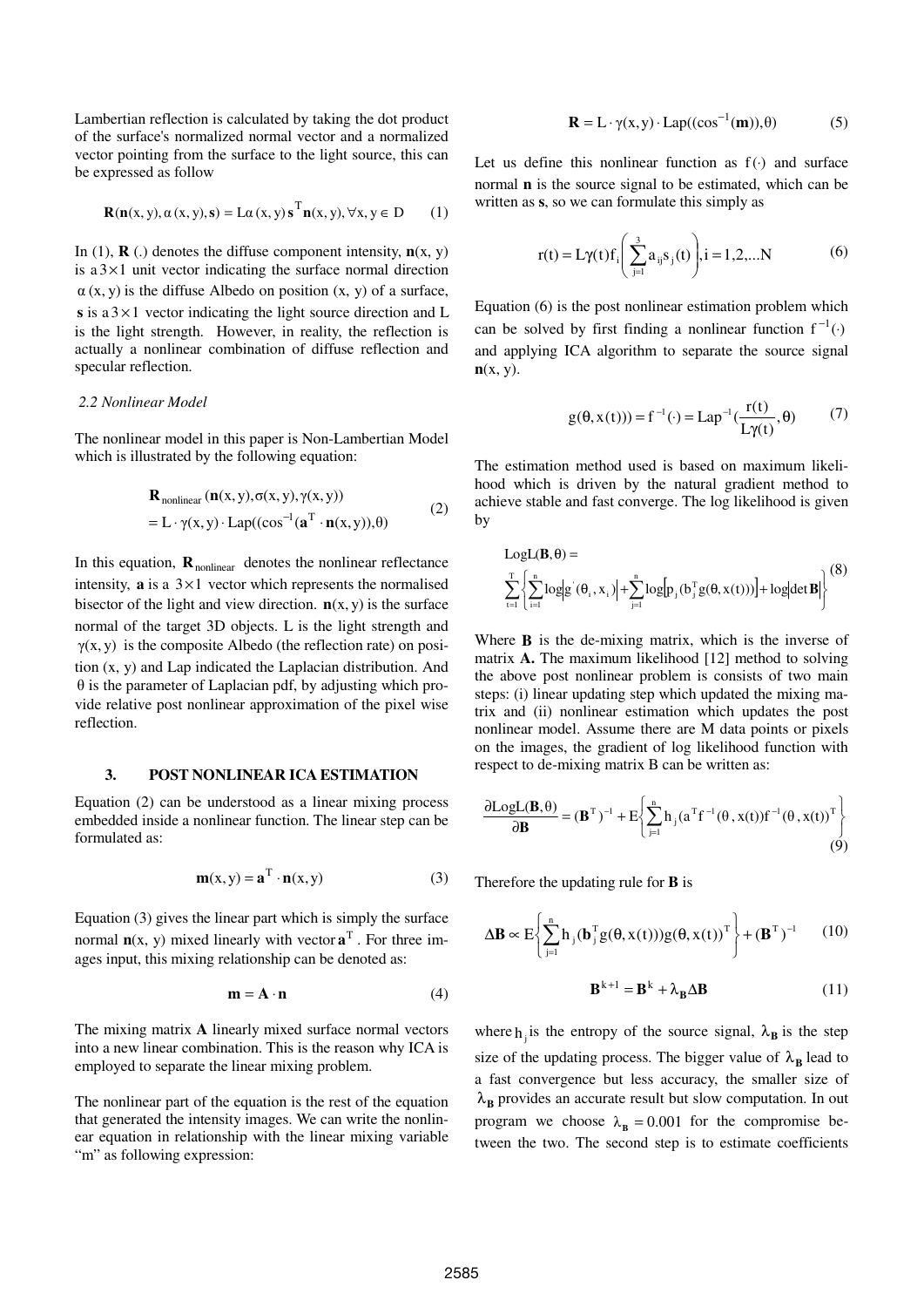from post nonlinear model. The gradient of log likelihood with respect to coefficient  $\theta$  can be written as:

$$
\frac{\partial \mathbf{L}(\mathbf{B}, \boldsymbol{\theta})}{\partial \boldsymbol{\theta}} = \mathbf{E} \left\{ \frac{\partial \log | \mathbf{f}_{i}^{-1}(\boldsymbol{\theta}_{i}, \mathbf{x}_{i}) |}{\partial \boldsymbol{\theta}_{i}} \right\}
$$
\n
$$
+ \mathbf{E} \left\{ \left[ \sum_{j=1}^{n} h_{j}(\mathbf{b}_{j}^{T}g(\boldsymbol{\theta}, \mathbf{x}(t))) b_{ji} \right] \frac{\partial g_{i}(\boldsymbol{\theta}_{i}, \mathbf{x}_{i})}{\partial \boldsymbol{\theta}_{i}} \right\}
$$
\n(12)

$$
\Delta \theta \propto E \left\{ \frac{\partial \log \left| f_i^{-1}(\theta_i, x_i) \right|}{\partial \theta_i} \right\}
$$
  
+ 
$$
E \left\{ \left[ \sum_{j=1}^n h_j(\mathbf{b}_j^T g(\theta, x(t))) b_{ji} \right] \frac{\partial g_i(\theta_i, x_i)}{\partial \theta_i} \right\}
$$
(13)

$$
\Theta_i^{k+1} = \Theta_i^k + \lambda_\theta \Delta \Theta_i \tag{14}
$$

#### **4. 2.5D RECONSTRUCTION**

After calculating the surface normal vectors, the final step is to integrate the normal vector to the 2.5D shape. Due to the existence of system noise which make the surface non integrable, we can not simply integrate surface to acquire the 2.5D reconstruction. The method applied is to enforce integrability by using a classical method [14] for the convenience of comparison with [15]. The source signal estimated in the last section is the surface normal signal which tells which direction the surface normal vector points. The relationship of surface normal vector and the surface depth information can be expressed as below:

$$
\mathbf{n}(x,y) = \frac{\left[-\mathbf{p}(x,y) - \mathbf{q}(x,y) \quad 1\right]^{\mathrm{T}}}{\sqrt{\mathbf{p}^2(x,y) + \mathbf{q}^2(x,y) + 1}}\tag{15}
$$

where  $q(x, y) = \frac{\partial z(x, y)}{\partial x}$  and  $p(x, y) = \frac{\partial z(x, y)}{\partial y}$  are the surface gradients. And  $z(x, y)$  is the depth at each  $(x, y)$ pixel location, therefore the aim of 2.5 D is to recover the depth information  $z(x, y)$  on each location  $(x, y)$  of the 2D image. By minimizing the distance of partial derivatives of the estimated non integrable surface **z**ˆ from the partial derivatives of integrable surface  $\tilde{z}$ , we finally can achieve integrablity [14]. This distance can be expressed as:

$$
d\left\{\left(\hat{z}_x, \hat{z}_y\right), \left(\tilde{z}_x, \tilde{z}_y\right)\right\}
$$
  
= 
$$
\iint \left|\hat{z}_x - \tilde{z}_x\right|^2 + \left|\hat{z}_y - \tilde{z}_y\right|^2 dxdy
$$
 (16)

After acquiring the surface height data, the last step is to map the texture and reconstruct the 2.5D human face.

# **5. SYSTEM DESIGN**

In the experiment setting up, three RGB (Red, Blue and Green) light sources are required. Light sources shall be placed three meter away from the subject and with adjustable of orientation and height. The differences of the indent angle between each light source shall be around 10 degree to avoid shading. The image acquiring device is a digital camera which is mounted on a standard Tri Pod which is 1.5 meters high with adjustable orientation and height. Subject should be seated three meter away from the camera. This is shown in Figure2



Figure 2. System set up

In this experiment, RGB light are chosen due to the nature independency of the prime RGB colours which can be considered as ideal illumination sources. One digital camera is place in front of the subject. During image capturing process, only one image shall be captured with the mixed RGB light sources from different directions illuminating on the subject at the same time.

#### **6. EXPERIMENT RESULTS**

In our experiment, three light sources (Red, Green and Blue - 60Watt each) are applied to the subject from three meter away and lying not on the same plane to avoid singularity of the de mixing matrix. The angle between each light source is bigger than five degree. The light source direction is unknown which will be estimated automatically through proposed algorithm. The acquired RGB input image is shown as following figure:

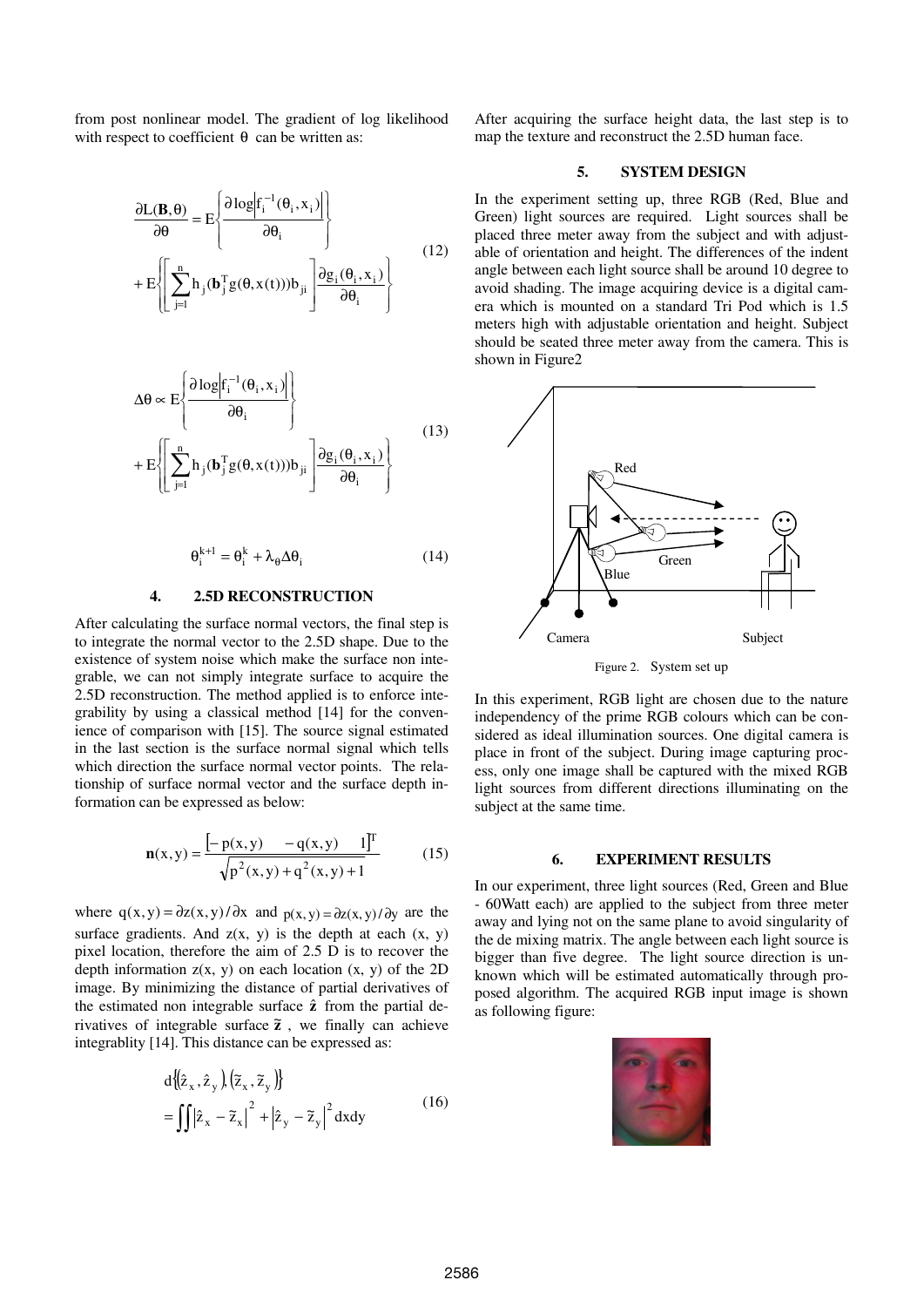Figure 3. Single RGB image input



Figure 4. Extracted signal from R G B channels

In Figure4, three signals are extracted from the RGB channels of the input image during pre process stage. R, G and B represent three signals from channels respectively.



Figure 5. Recovered surface normal signal

Figure 5 is the recovered surface normal signal.  $\hat{\mathbf{n}}_1$ ,  $\hat{\mathbf{n}}_2$  and  $\hat{\mathbf{n}}_3$  are the represent three surface normal signals in the vector form. Each signal indicated the variation of surface normal along each coordinate direction.



Figure 6. Normalized surface normal

To reconstruct 2.5D depth information, the third signal  $\hat{\mathbf{n}}_3$  is normalized to unity as it is shown in Figure 6.

By enforcing Integrability on the normalised surface normal, we can acquire the pure shape information as shown in Figure 7



Figure 7. Reconstructed 2.5D shape information without albedo

After mapping texture of each pixel to the recovered shape in figure 7 we can finally achieve 2.5D human face reconstruction with texture attached.



Figure 8. Final 2.5D Reconstruction with texture attached

Figure 8 indicated the final reconstructed 2.5D human face with texture rendered. It is more realistic and full of detailed facial ridge and features.

# **7. COMPARISON AND ANALYSIS**

The comparison of proposed algorithm is made by reconstructing synthetic 2.5D sphere object which can be formu